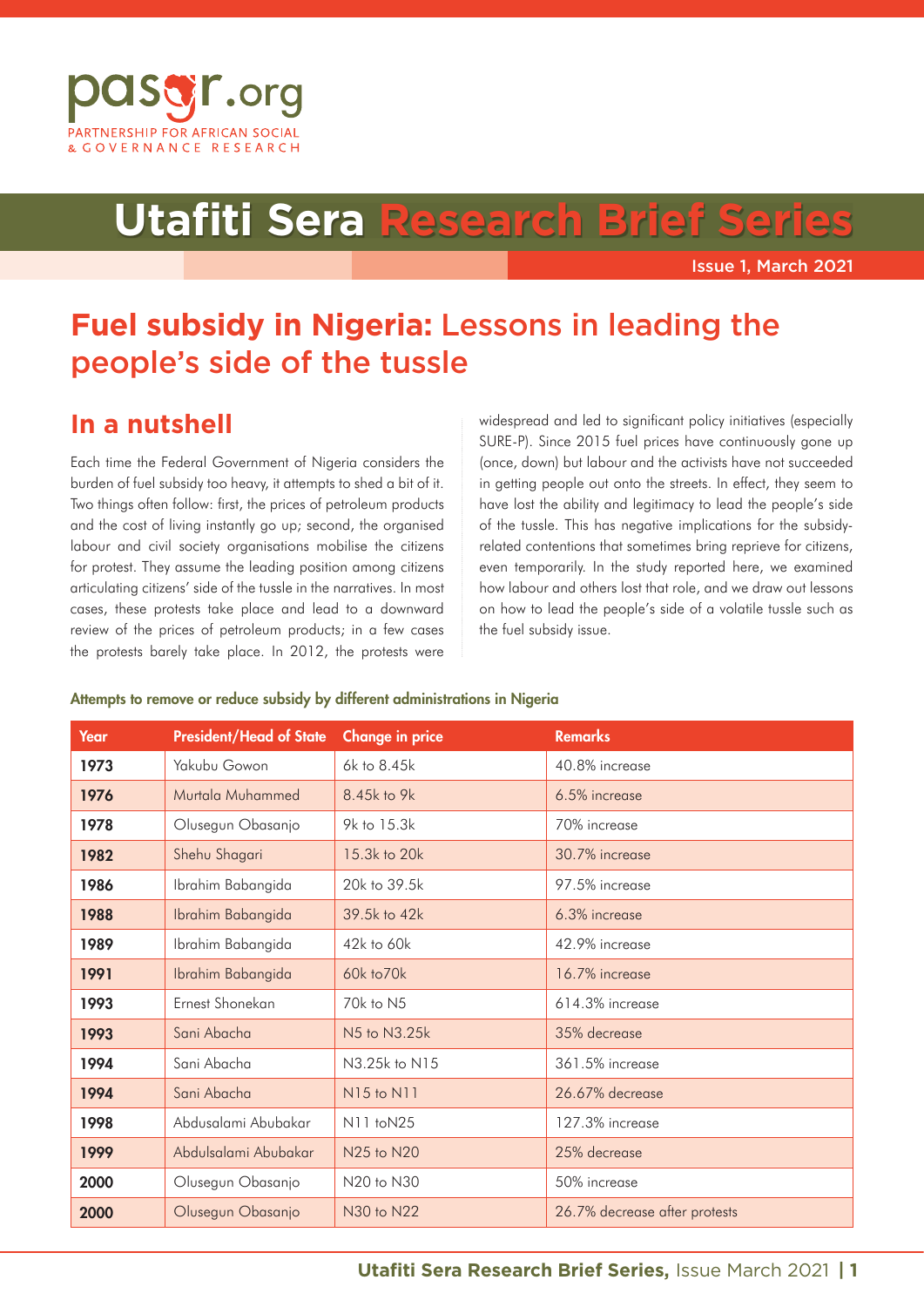| 2002       | Olusegun Obasanjo | N22 to N26                                    | 18.2% increase                         |
|------------|-------------------|-----------------------------------------------|----------------------------------------|
| 2003       | Olusegun Obasanjo | N26 to N42                                    | 61.5% increase                         |
| 2004       | Olusegun Obasanjo | N42 to N50                                    | 19.1% increase                         |
| 2004       | Olusegun Obasanjo | N50 to N65                                    | 30% increase                           |
| 2007       | Olusegun Obasanjo | N65 to N75                                    | 15.4% increase                         |
| 2007       | Umar Yar' Adua    | Back to N65                                   | 15.4% decrease without protests        |
| 2012       | Goodluck Jonathan | N65 to N141                                   | 116.92% increase                       |
| 2012       | Goodluck Jonathan | N141 to N97                                   | 31.2% decrease after protests          |
| 2015       | Goodluck Jonathan | N97 to N87                                    | 10.31% decrease as election approached |
| 2016       | Muhammadu Buhari  | N87 to N145                                   | 66.67% increase                        |
| 2020       | Muhammadu Buhari  | N145 to N124                                  | 14.5% decrease (market forces)         |
| 2020       | Muhammadu Buhari  | N124 to N123                                  | 0.81% decrease (market forces)         |
| 2020       | Muhammadu Buhari  | N123 to band of N140 - N145                   | (Partial) market forces                |
| 2020       | Muhammadu Buhari  | Band of N140 - N145 to band<br>of N145 - N148 | (Partial) market forces                |
| 2020       | Muhammadu Buhari  | Band of 145-148 to price cap<br>of $N151$     | (Partial) market forces                |
| 2021 (Feb) | Muhammadu Buhari  | Band of N160 to N167                          | (Partial) market forces                |

Source: Authors' compilation from multiple sources especially Vanguard (2017)

## **The Study**

From 13 Focus Group Discussions involving those who did protest and those who did not, fifteen key-informant interviews with labour leaders, activists and government officials, we identified reasons for (not) participating in fuelrelated protests, leadership tactics of the protest leaders, and government's responses to the protests.

## **Findings: Trust, distrust and vanishing legitimacy**

Trust and distrust played a major role in the protests, their intensity and the role of leaders of the citizens' end of the tussle.

The 2012 had widespread and sharp bite and presence because the government had lost the trust of the people: it was enmeshed in corruption allegations of unimaginable proportions, just as the then president was perceived as indecisive. A discussant said:

It was too obvious that Nigeria could afford subsidy; too obvious. But the money for subsidy was being stolen right in front of the President. The solution was not to withdraw subsidy, and make we masses suffer; the solution was to stop corruption. That's why we have that poster [placard] that said "Kill corruption, don't kill Nigerians"

At the same time, labour leaders enjoyed a high level of credibility, and the opposition was not just organised, it was credible and had a large following.

Therefore, when government announced the increase in the pump price of petrol from N65 to N141, there was a waiting and credible leadership to mobilise the citizens.



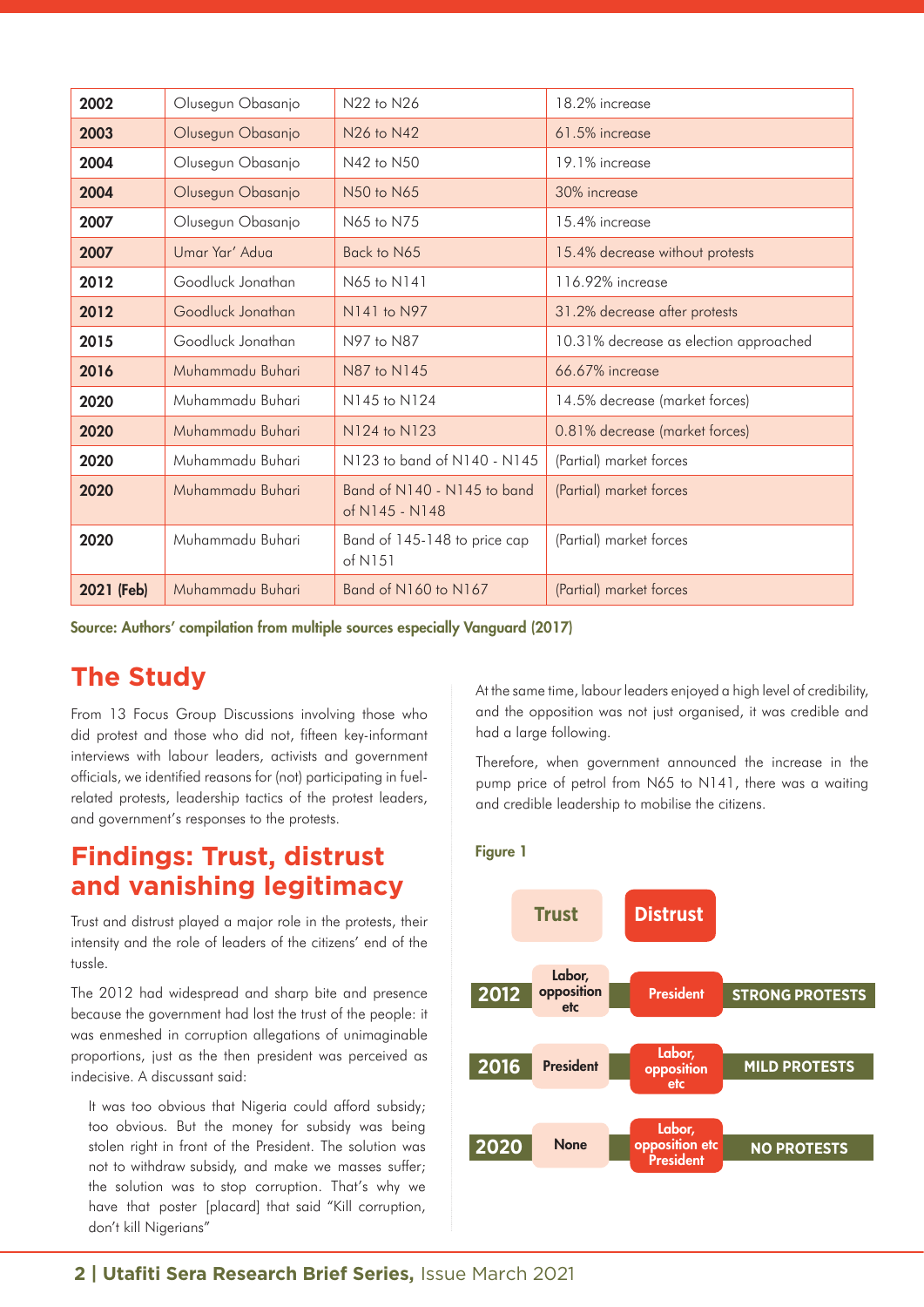In 2016, the case was different. When the prices of petrol went up by over 66%, top among the reasons for not participating in protest called by labour was lack of trust for labour leaders and a feeling of betrayal. Describing Labour's handling of the 2012 protests, a discussant said:

When it is time to protest, they will call us out into the sun; when it is time to negotiate with government they say we are not part of organised labour. Labour goes in and dine and wine with government. They come out smiling and we are still suffering.

Even government officials interviewed affirmed the opacity with which labour conducted the 2012 negotiations stating that that explained people's reluctance to protest future fuel increase.

Distrust for labour leaders and CSOs was coupled with the reputation for integrity and honesty that the president brought into government a year before the protest, a reputation that made many to believe that if the president said subsidy removal was the best for the nation, then it must be. Why then protest?

In 2020, the government decided that it would boldly remove subsidy once and for all time. This meant that the pump price of fuel would be determined by international oil market forces though with a cap to be ensured by government. Immediately the pump price of a litre of petrol dropped from N145 to N124, and further to N123. However, as global prices rose, it also rose first to N145, and later to a range of between N145 and N161. About the same time, government permitted an upward review of the cost of electricity.

Labour jumped in to rally citizens for protests. As the ultimatum drew to a close, it was clear that Nigerians would, again, not protest this time. Labour quickly entered into negotiations with government and the ultimatum was extended by some weeks.

Nigerians had learnt to trust neither the organised labour nor the government. In the assessments of our focus group discussants, government had failed in many of its promises especially those about security, electricity and the resuscitation of the refineries. Labour leaders were also accused of being the major beneficiaries of most popular actions in addition to being corrupted by government. Thus, they were distrusted. Beyond condemning government's decisions in the media and through online platforms, opposition politicians could not, unlike in 2012, rally people for a protest in 2020. Again, they are as distrusted as the government and labour leaders.

The foregoing abridged analysis suggests that when Nigerians trust labour leaders and protest organisers and distrust the government, a strong protest could occur; when they trust the president but not the labour leaders and protest organisers, only a lame protest could be expected; when they trust neither of them one might expect close to no protests at all.

## **Lessons on leading the people's end of the tussle**

#### **Transparency should be first guiding principle**

Citizens possess the critical faculty which predisposes them to doubt and distrust. In fragile and conflict-affected settings, the level of distrust is often high because people think that they have been let down innumerable times by their government. Only a transparent leadership can serve the people in this situation and remain trusted.

#### **Inclusiveness should be second guiding principle**

Mobilising and including everyone during protests but selfselecting by labour leaders during negotiations is a major cause of distrust and opacity. If protest leaders are not inclusive in constituting their negotiation team, government should insist on inclusiveness because it is actually in the interest of every stakeholder.

#### **Leaders should nurture structures and seek quick exit**

Good leadership helps people take control so well that the leaders become unnecessary. It does not nurture a culture of dependency in which the people have to call on the union leaders and CSOs each time a threat to their wellbeing arises.

#### **Mass action is an expendable resource**

People protesting on the streets and at barricades might be singing, dancing, and sharing food, drinks and jokes but that does not make protesting endless fun. This is especially so in fragile and conflict-affected settings where protests are met with maximum force from security agencies, leading to injury and loss of lives.

#### **Why bother?**

Civil society organisations, organised labour, international development partners and especially the government should be bothered about the gradual disappearance of the legitimacy of the leaders of the citizens' end of discourses and protests in Nigeria. The October 2020 #EndSARS transmuted into an orgy of violence, looting and bloodletting most likely because it was leaderless. Not only this, without credible leadership of the citizens' movements and actions, the nation would be robbed of balanced contentions on which democracy is known to thrive.